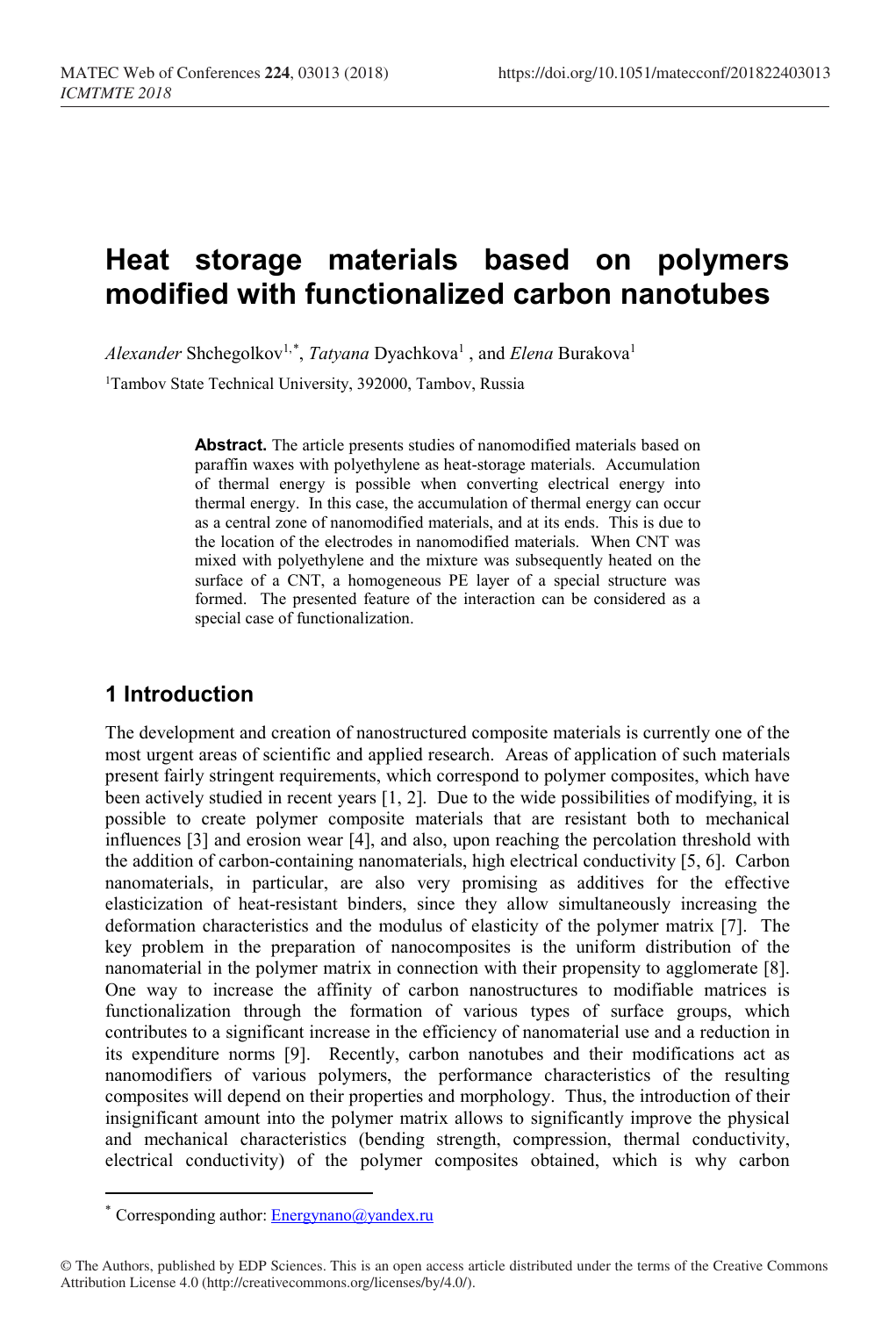nanostructured materials (CNMs) are so attractive as fillers of composite materials. However, each field of application of nanomodifiers poses certain requirements to them (diameter, length, defectiveness, specific surface, etc.). Competent selection of nanomodifier (UNM), the ability to direct its synthesis with the required characteristics will achieve the best affinity of the nanomodifier with a polymer matrix (ABS plastic, polyethylene, fluoropolymer). Despite the fact that UNM learned how to produce on an industrial scale, the problem of implementing a directed synthesis of carbon nanostructures with the required characteristics remains to this day. In the process of synthesis of CNM by the CVD method, a powerful tool for controlling their parameters is the catalyst, since it is at its active centers that the nanostructure (nanofiber, nanotube) is nucleated and further grown. It is known that the diameter of the nanostructure formed depends on the size of the active sites of the catalyst, and the length of the catalyst system, the content of amorphous carbon and the specific yield of the nanoproduct, so it is important to be able to obtain an efficient selective catalyst for the synthesis of CNM. Experimental study of the features of the process of obtaining effective, selective catalysts for the synthesis of CNM by the thermal decomposition method will make it possible to carry out directed synthesis of a nanomodifier (with the required characteristics) for the polymers under consideration. The developed technique of introduction of the obtained nanomodifier into the polymer matrix will allow to obtain an innovative competitive composite with improved characteristics. The obtained knowledge and research results will make a significant contribution to the integration of scientific developments and real production in the field of nanocomposite creation. It is known that the traditional methods of activation of heterogeneous catalytic systems (heat treatment, oxidation or reduction at high temperatures in the environment of various gases) do not always provide the required properties of the catalyst due to the formation of active centers of various types, including those that catalyze undesirable side reactions in the process of synthesis.To avoid undesirable reactions during the synthesis of catalytic systems, other methods of activation are often resorted to (the action of microwave radiation, IR spectra, magnetic fields, etc.). The efficiency of thermal accumulators is associated with the use of heat-accumulating materials, which determine their main parameters. The most suitable material is paraffin [10]. The use of paraffin in its pure form is not very effective in view of its low thermal conductivity. At the same time, there are works [10-15] in indicating the possibility of an increase in thermal conductivity due to the introduction of materials having a high thermal conductivity, but this direction allows the production of passive thermal accumulators that are not controlled, and charge / discharge modes are associated with the operation of a source of thermal energy and consumer, which makes such a process uncoordinated. One of the most effective ways to improve the thermophysical parameters of paraffins is to modify them with nanomaterials that have high thermal conductivity. For a long time, the approaches to creating heat-storage materials, in which the application of materials possessing high thermal conductivity as additives for less heat-conducting materials, was laid, which is the classical rule of additivity. In this respect, the higher the content and thermal conductivity of the input material, the stronger the thermal properties of the matrix will change. Among the wide range of nanomaterials capable of increasing thermal conductivity, the following are distinguished: metal nanoparticles [10, 11], metal foams [12], carbon materials (fibers, nanotubes and graphenes) [14-17]. In these papers, the main attention is paid solely to the influence of nanomaterials or on the thermal conductivity or electrical conductivity, while the issues of heat release under the influence of electric current are not considered. The flow of electrical current in the composite is affected by electrical resistance, and the spread of thermal energy - thermal conductivity. The research tasks include research of heat release in a polymer composite based on paraffin and polyethylene modified with carbon nanotubes.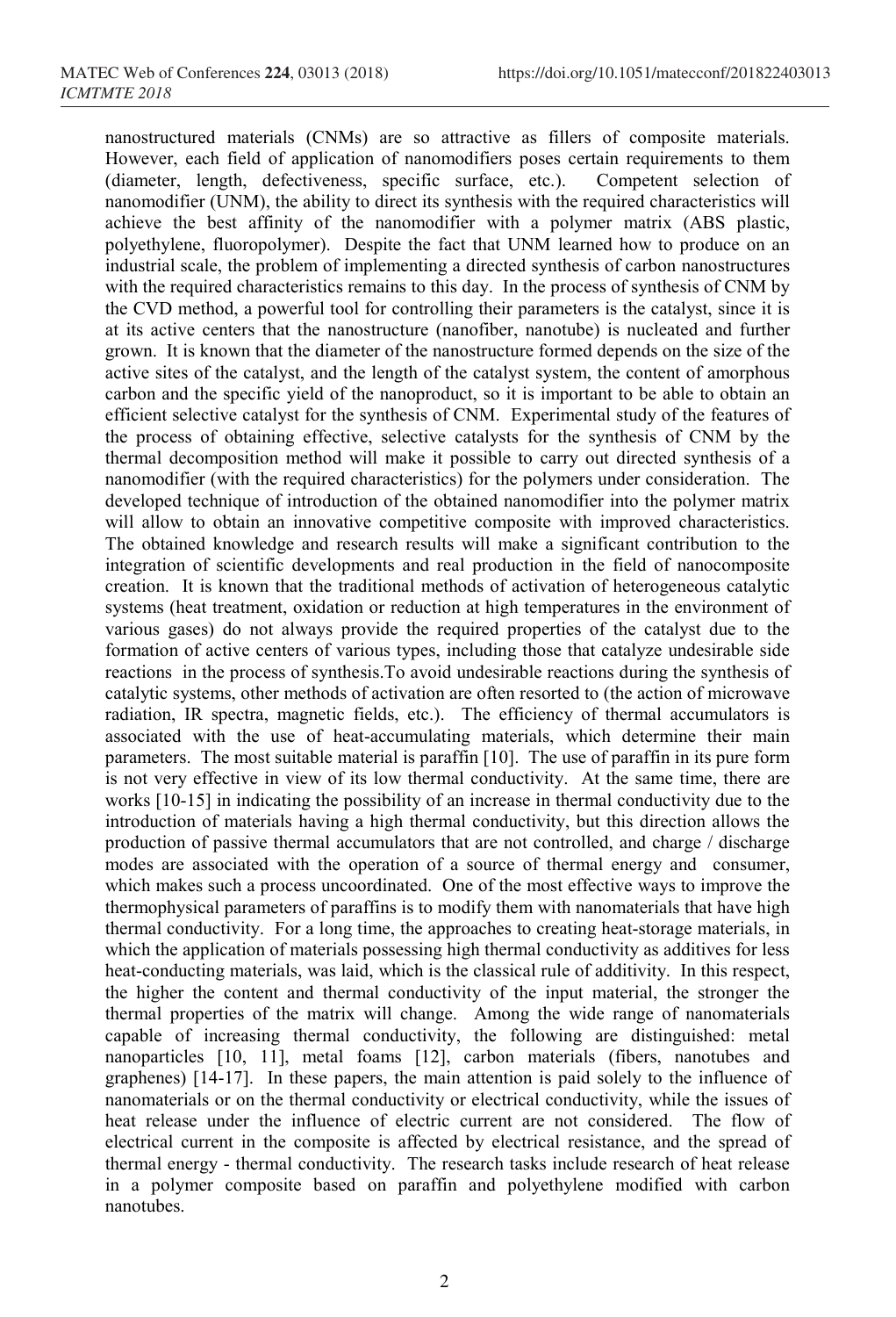#### **2 Methods and Materials**

New approaches to the activation of CNM synthesis catalysts will be used to obtain Ni-MgO (composition 8: 2) and Co-Mo-Al2O3-MgO catalyst. At the stage of catalyst preparation, a short-term energy effect (ultrasound, electromagnetic field) is expected to be applied to the solution of the initial components (precatalyst), which contribute to increasing their efficiency. Preliminary studies of the effect of non-traditional activation methods of NiMgO (9: 1) synthesis catalyst of CNM synthesis (ultrasonic processing with a frequency of 22 kHz and the action of a weak electromagnetic field of 0.12 T) on its efficiency have shown that short-term energy supply to the pre-catalyst promotes an increase in the specific yield of UNM  $g / g$ kat) by 30%, while the homogeneity of the synthesized nanomaterial is observed. As part of the process of functionalization, nitrated CNMs were obtained. As a modifiable polymer, a composite containing polyethylene and paraffin was used. Method for studying thermophysical characteristics To study the distribution of the temperature field on the surface of nanomodified material (NM), a contactless method for measuring temperature was used. As the instrument on the basis of which the presented method was implemented, the thermal imager Testo 875 was used, which has the following characteristics: • Detector size 160 x 120 pixels • Lens 32 ° x 23 ° • Built-in digital camera • Temperature range from -20 to +350  $\degree$  C In this case, the degree of blackness of the ETH is preliminarily determined. The surface of the NM, in order to exclude the reflection of infrared rays in the sides not perpendicular to the imager of the thermal imager, as well as to prevent the imposition of infrared rays, was equalized by imposing an even and smooth surface, followed by heating of the NM and dense pressing. In addition to the measures presented to eliminate the effect of reflection of infrared rays from the investigated NM surface, the thermal imager was directed at different angles. Repeat measurements were at least five times. The data of the distribution of the temperature field were recorded in the memory of the thermal imager. Processing of the received data was carried out in the specialized program Testo IRSoft 2.7.



**Fig. 1.** General view of NM (plastic polymer)

To study the distribution of equipotential lines on the surface of the heating element HM, the Aktak 1097 multimeter was used. Using the probes of the multimeter, the distribution of the equipotential lines on the surface of the NM was determined on the surface.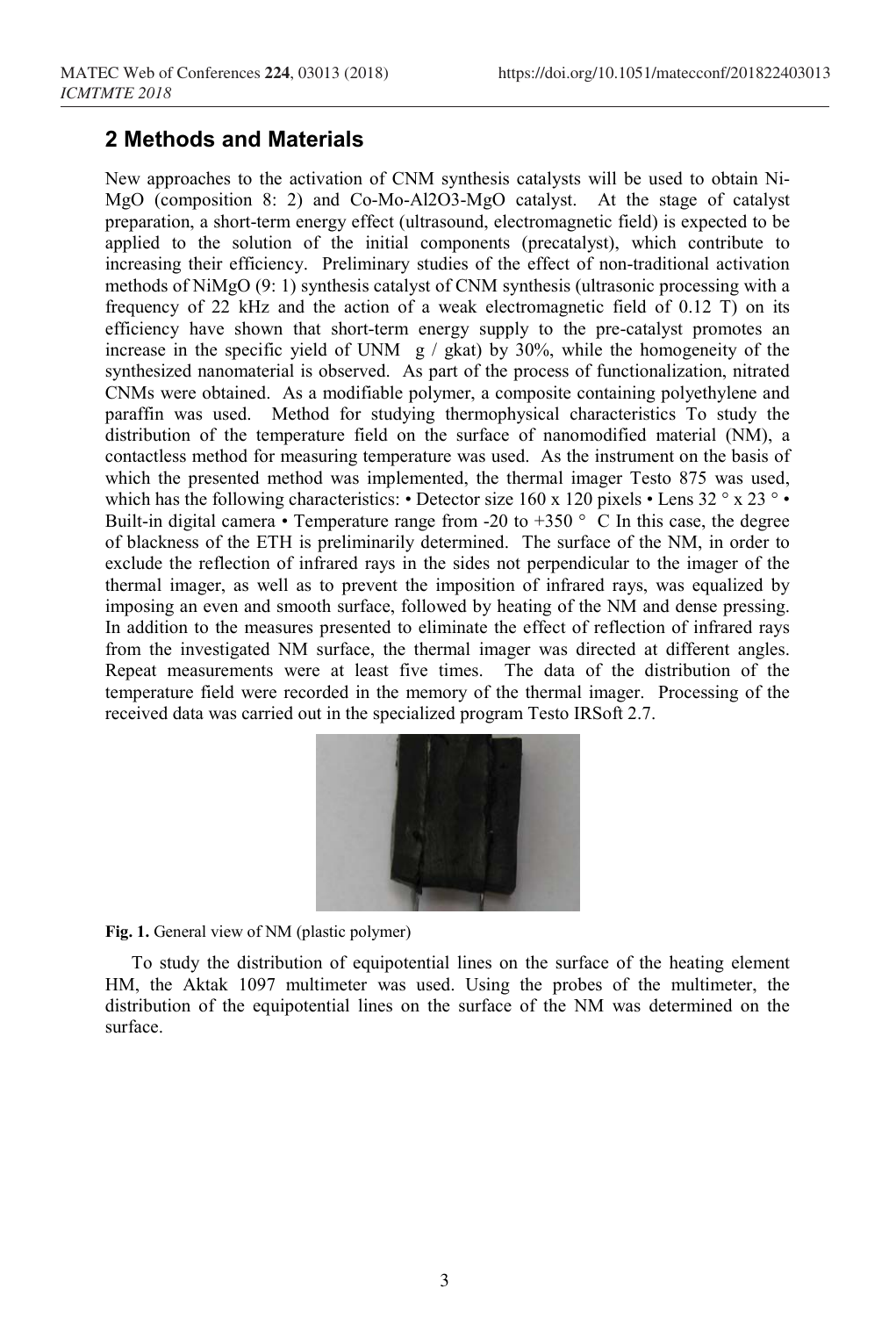

**Fig. 2.** Study of the electric field strength on the surface of NM (1 - NM; 2 - multimeter Aktak 1097)

## **3 Results and discussion**

When mixing CNT with polyethylene and then heating the mixture on the surface of a CNT, a homogeneous PE layer of a special structure was formed. The presented feature of the interaction can be considered as a special case of functionalization. Figure 3 shows the distribution of the equipotential field on the NM surface with the end position of the supply electrodes.



**Fig. 3.** Distribution of equipotential lines on the surface of NM

Figure 4 shows the distribution of the equipotential field on the surface of the NM with the lateral arrangement of the supply electrodes.



**Fig. 4.** Distribution of equipotential lines on the surface of the NM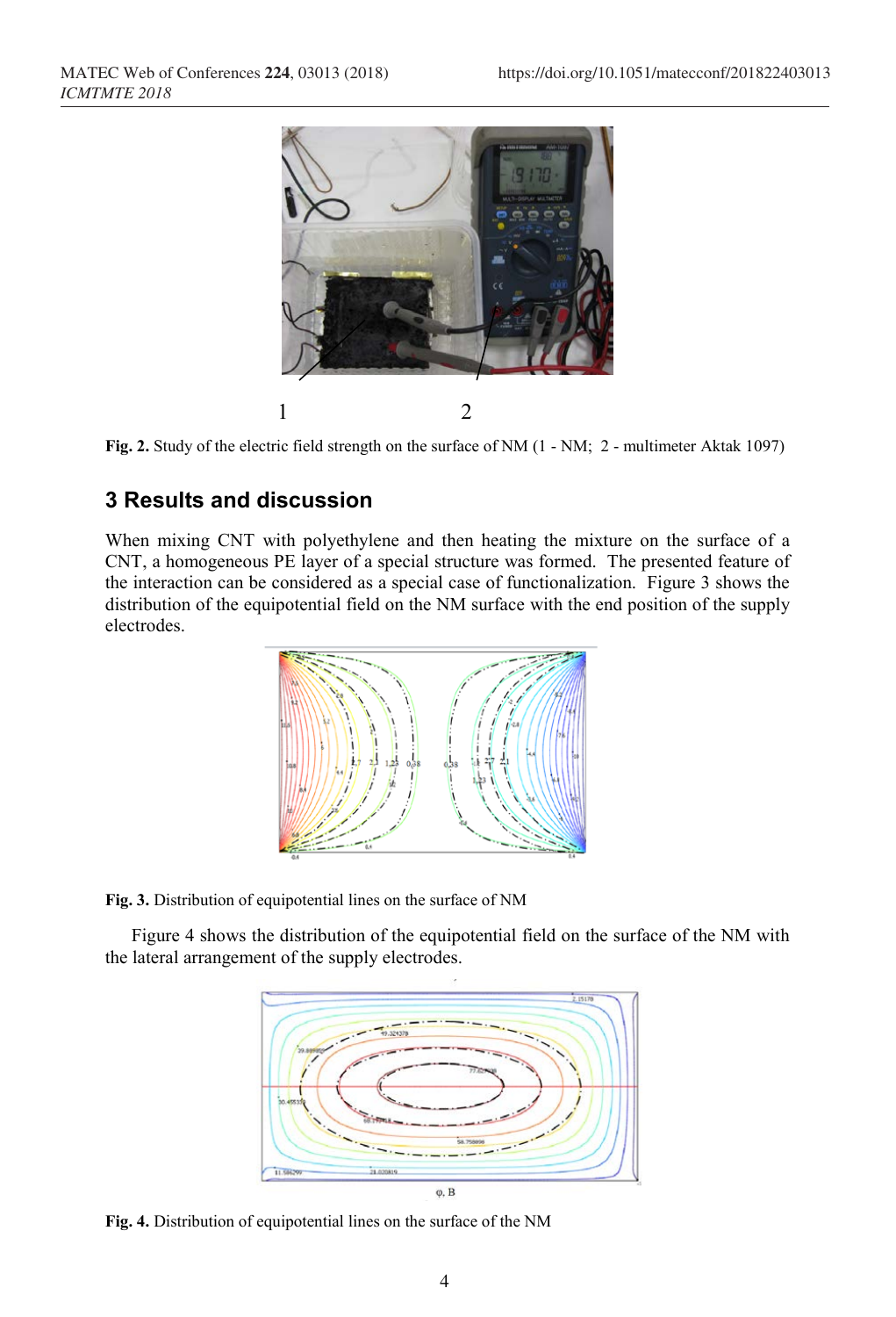The three-dimensional distribution of the potential field on the surface of the NM is shown in Fig. 5.





Figure 6 shows the distribution of the temperature field with a distance between the electrodes equal to 1 cm. The temperature difference is 10 ° C.



**Fig. 6.** Distribution of the temperature field on the surface of the NM

#### **4 Conclusions**

The conducted studies have shown that it is possible to use nanomodified materials as heatstorage materials. Accumulation of thermal energy is possible when converting electrical energy into thermal energy. In this case, the accumulation of thermal energy can occur as the central zone of the NM, and at its ends. This is due to the location of the electrodes. When CNT was mixed with polyethylene and the mixture was subsequently heated on the surface of a CNT, a homogeneous PE layer of a special structure was formed. The presented feature of the interaction can be considered as a special case of functionalization.

The reported research was funded by Russian Foundation for Basic Research and the government of the region of the Russian Federation, grant № 18-43-680012 p\_a

### **References**

1. Hessam Yazdani, Benjamin E. Smith, Kianoosh Hatami // Composites Part A: Applied Science and Manufacturing, (**82**) 2016